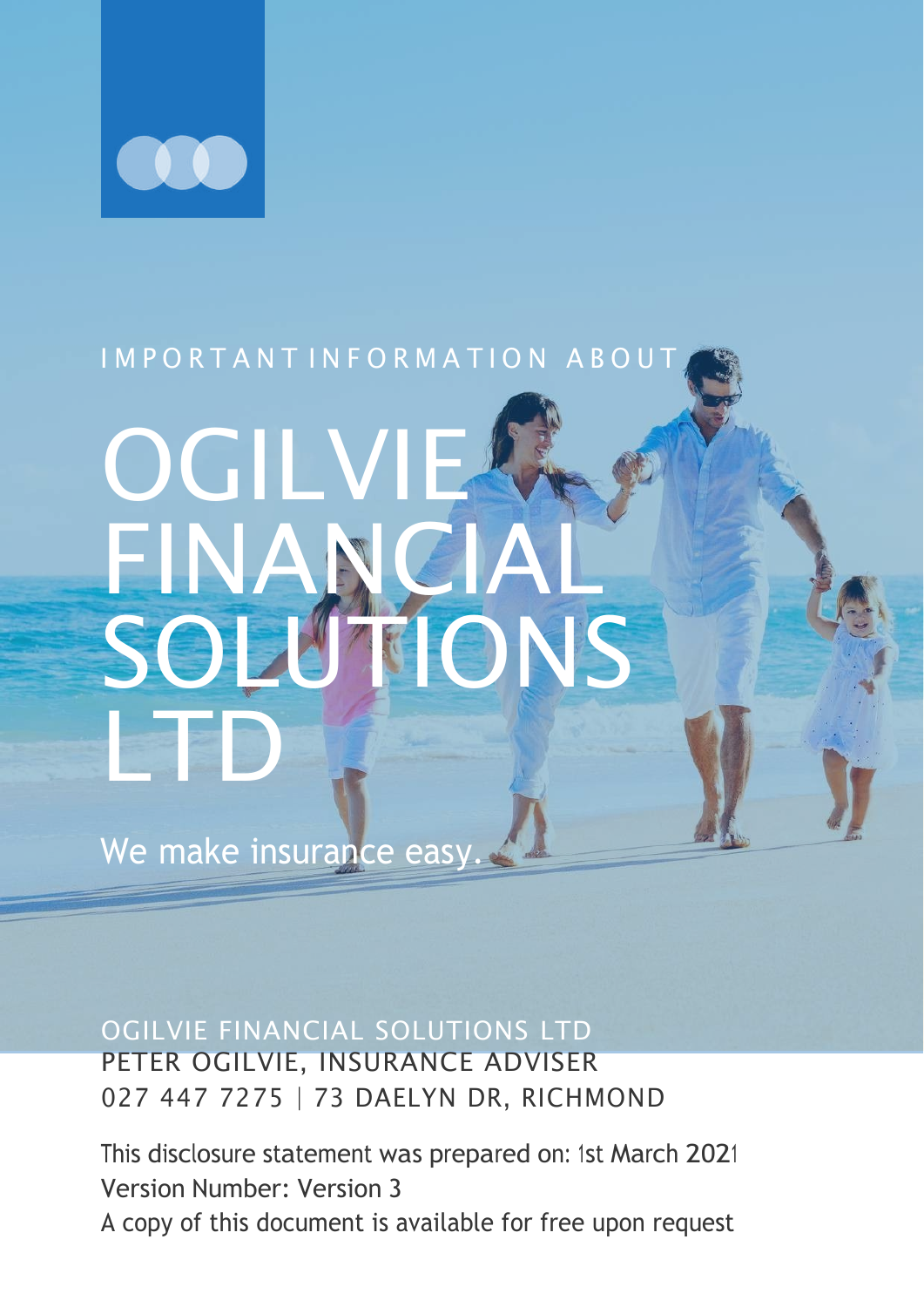

## **DISCOVER** THE OGFS **DIFFERENCE**

We take the hassle out of insurance.

At OGFS our goal is to provide an exceptional experience, security, and peace of mind for our valued clients who entrust us with their Insurance and KiwiSaver needs.

Peter always enjoys meeting with people for the first time. We make it our mission to go above and beyond for you because we know that if we take good care of our clients, they will still be our clients in 10 years time. That's the OGFS difference, but don't take our word for it, check out our google reviews.

Visit our website at [www.ogilviefsltd.co.nz](http://www.ogilviefsltd.co.nz/) for more information about our company's services. Email us at [peter.ogilvie@plus4.co.nz f](mailto:peter.ogilvie@plus4.co.nz)or inquiries.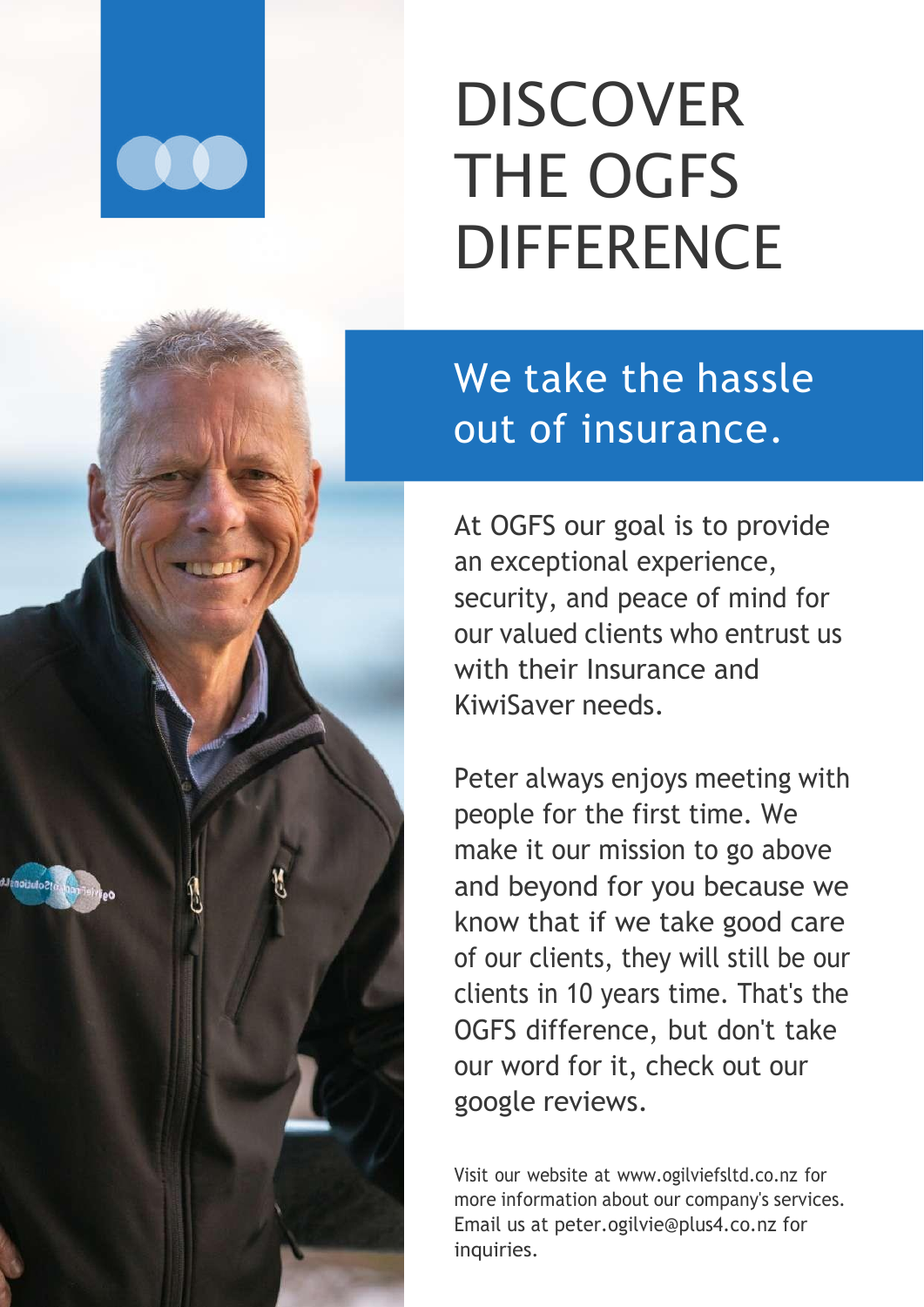

### BEFORE WE GET STARTED

As professional advisers, there's some important information you need to know before we can provide you with the best advice we can offer.

#### LICENSE INFORMATION

Ogilvie Financial Solutions Limited (FSP 718271) holds a license issued by the Financial Markets Authority to provide financial advice. Peter Ogilvie (FSP 85541) is the sole Financial Adviser.

#### NATURE & SCOPE OF ENGAGEMENT

We offer insurance advice:

- $\bullet$  life
- Trauma
- Income cover protection
- Disability short and longer term
- Health
- Mortgage Protection
- Home, car & Contents Insurance

We also cover Business Insurances:

- Business ownership protection
- Key person protection
- Business liability
- Owners income protection

We are qualified to assist you with your KiwiSaver needs.

Class advice (not personalised)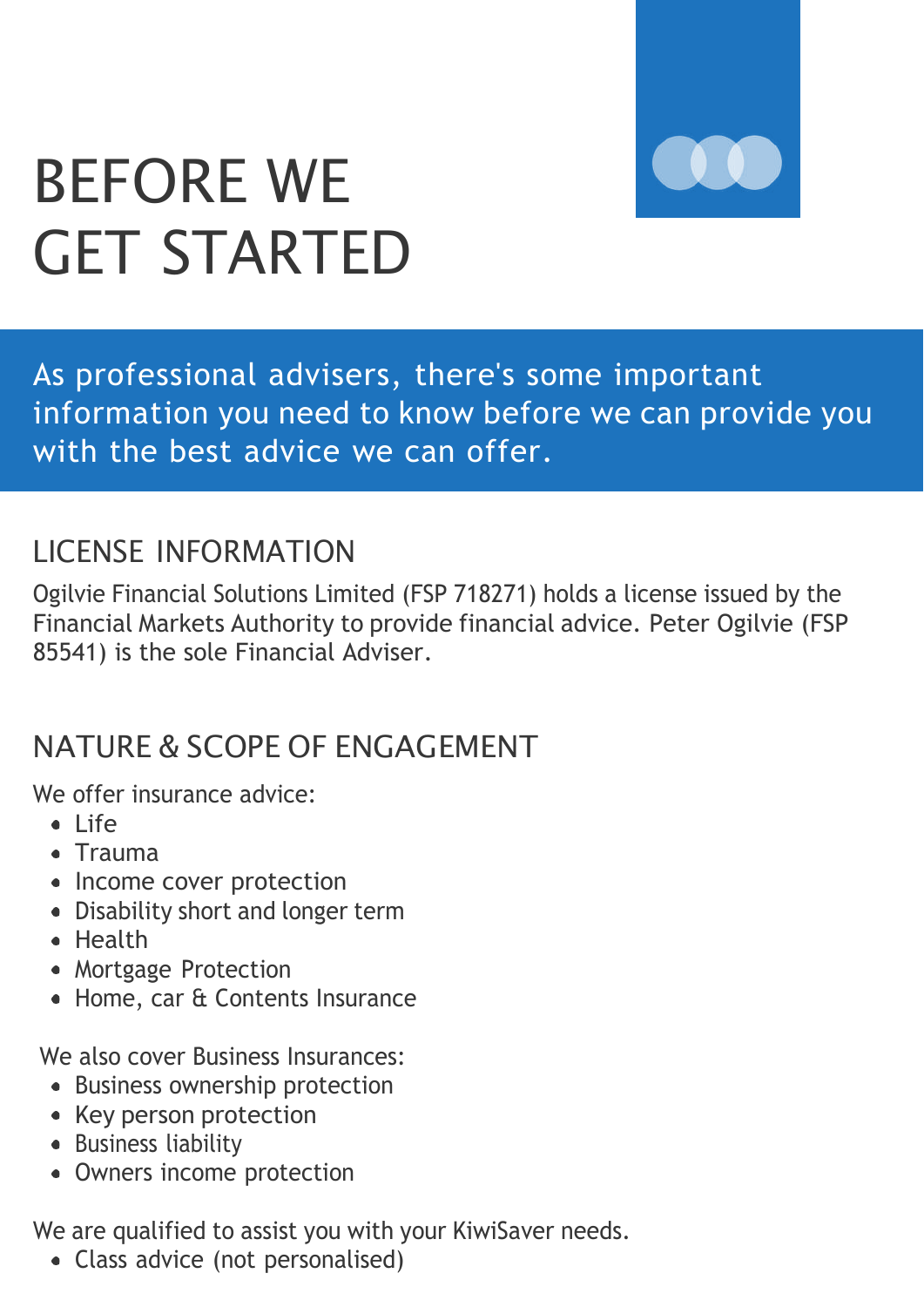## NATURE & SCOPE OF ENGAGEMENT

#### We also provide business insurances & financial advice

Ogilvie Financial Solutions Ltd provides advice to our clients about their life insurance, health insurance and KiwiSaver. We also provide business clients/individuals with advice in regards to business insurances for ownership, key person, owner's income and business liability protection.

Peter Ogilvie, our financial adviser, provides financial advice in relation to these financial advice products. We only provide financial advice about products from certain providers:

For life insurance/business protection, we work with six companies – AIA, AMP, Partner's Life, Fidelity Life, Cigna and Asteron Life.

For health insurance, we work with three providers –NIB, Partner's Life and AIA.

For fire & general insurance protection, we work with two providers, Tower and AON.

For KiwiSaver, we work with Generate.

In providing you with financial advice, we will only consider new and existing term life, trauma, income protection and health insurance policies (if any).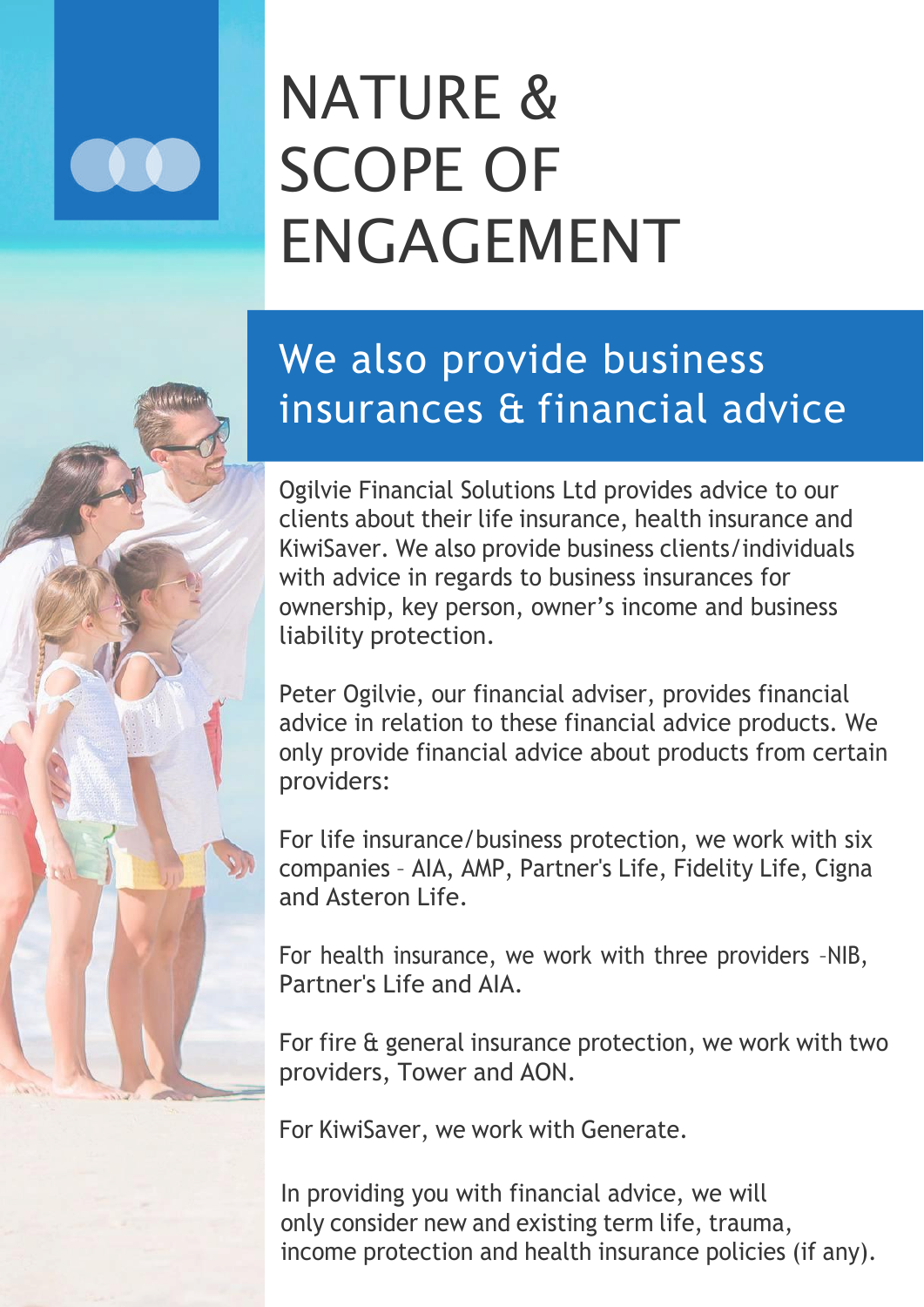

To ensure that our financial advisers prioritize the client's interests above their own, we follow an internationally recognized professional advice process to ensure our recommendations are made on the basis of the client's goals any circumstances.

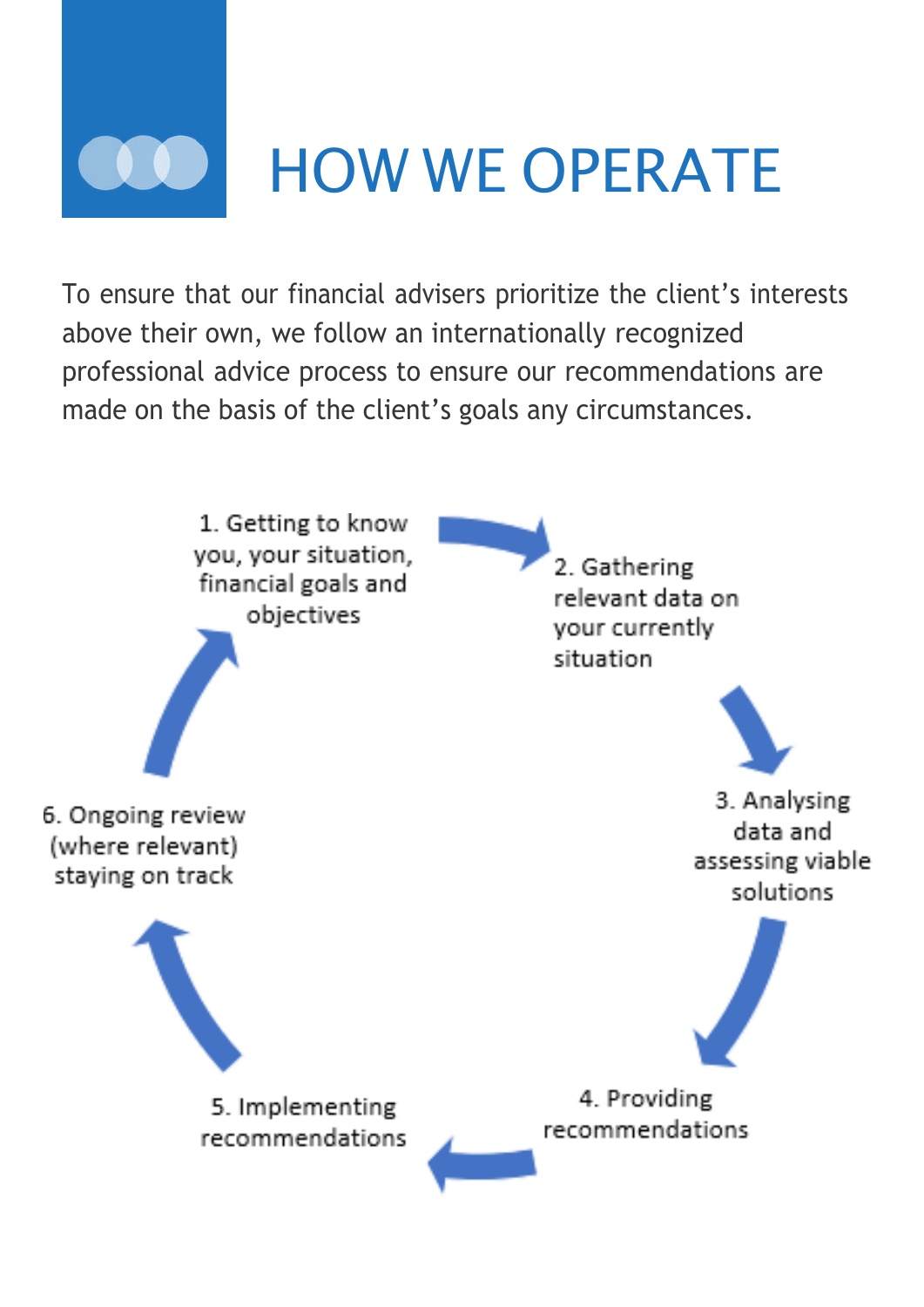## CONDUCT

#### Find out more at www.fma.govt.nz.

Ogilvie Financial Solutions Ltd and anyone who gives financial advice on our behalf, have duties under the Financial Markets Conduct Act 2013 relating to the way that we give advice.

We are required to:

• give priority to your interests by taking all reasonable steps to make sure our advice isn't materially influenced by our own interests

• exercise care, diligence, and skill in providing you with advice

• meet standards of competence, knowledge and skill set by the Code of Professional Conduct for Financial Advice Services (these are designed to make sure that we have the expertise needed to provide you with advice)

• meet standards of ethical behavior, conduct and client care set by the Code of Professional Conduct for Financial Advice Services (these are designed to make sure we treat you as we should, and give you suitable advice).

This is only a summary of the duties that we have. More information is available by contacting us, or by visiting the Financial Markets Authority website at [www.fma.govt.nz.](http://www.fma.govt.nz/)

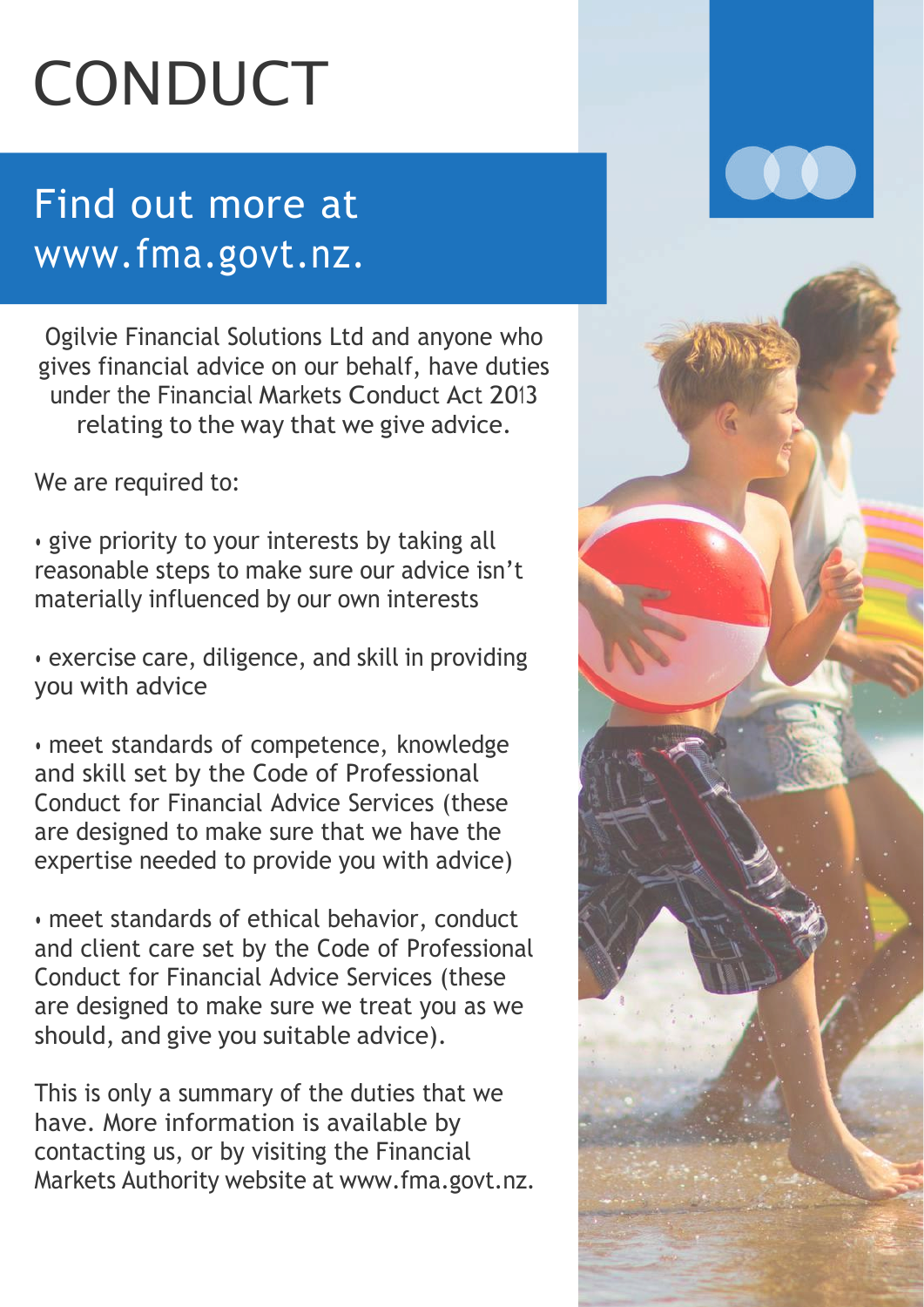

REMUNERATION

#### We do not charge fees or expenses.

Ogilvie Financial Solutions Ltd does not charge fees, expenses or any other amount for the financial advice provided to its clients. Ogilvie Financial Solutions Ltd receives commissions based on the business you place with the providers we work with.

#### **COMMISSIONS**

Typically, we are remunerated by way of commissions received directly from product providers (example below). The override commission to the remuneration component is 0% to 20%.

As we get to know you and what is important, we will provide more specific information in relation to any remuneration we receive as a result of any advice we provide. In line with the spirit of professional disclosure below are some guidelines.

| Type                          | Range                                               |
|-------------------------------|-----------------------------------------------------|
| Upfront (upon implementation) | 50-230% first year's premium                        |
| Ongoing                       | 5% to 12% (and change to annual renewal<br>premium) |

#### Example:

Should you place insurances from our recommendations with an annualised premium of \$1,000 p.a. we would be remunerated in the range of \$500-2,300 in the first year and \$100-\$250 in subsequent years for providing our professional services.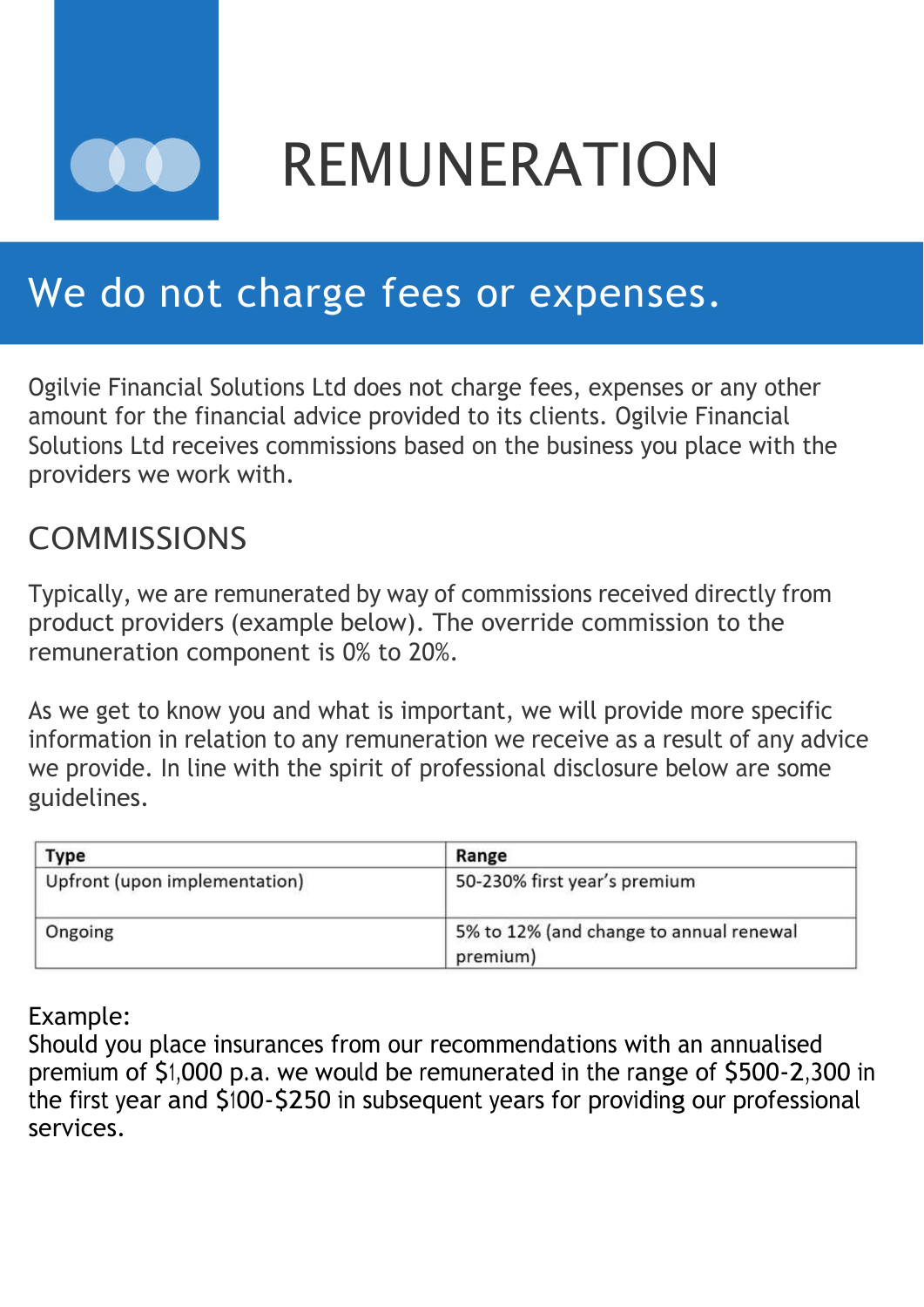## **CONFLICTS** OF INTEREST

#### We undertake a compliance audit.

We take any perceived or real conflicts of interest very seriously and have a dedicated policy for dealing with such issues whereby we avoid, disclose and/or manage any conflicts so that our client's interests are placed first and foremost.

For life insurance and health insurance, Ogilvie Financial Solutions Ltd receives commissions from the insurance companies on whose policies we give advice. If you decide to take out insurance, the insurer will pay a commission to Ogilvie Financial Solutions Ltd and your financial adviser.

The amount of the commission is based on the amount of the premium.

Financial advisers undergo annual training about how to manage conflicts of interest. We undertake a compliance audit, and a review of our compliance program annually by a reputable compliance adviser.

From time to time, product providers may also reward us for the overall business we provide to them. They may give us tickets to events, hampers, or other incentives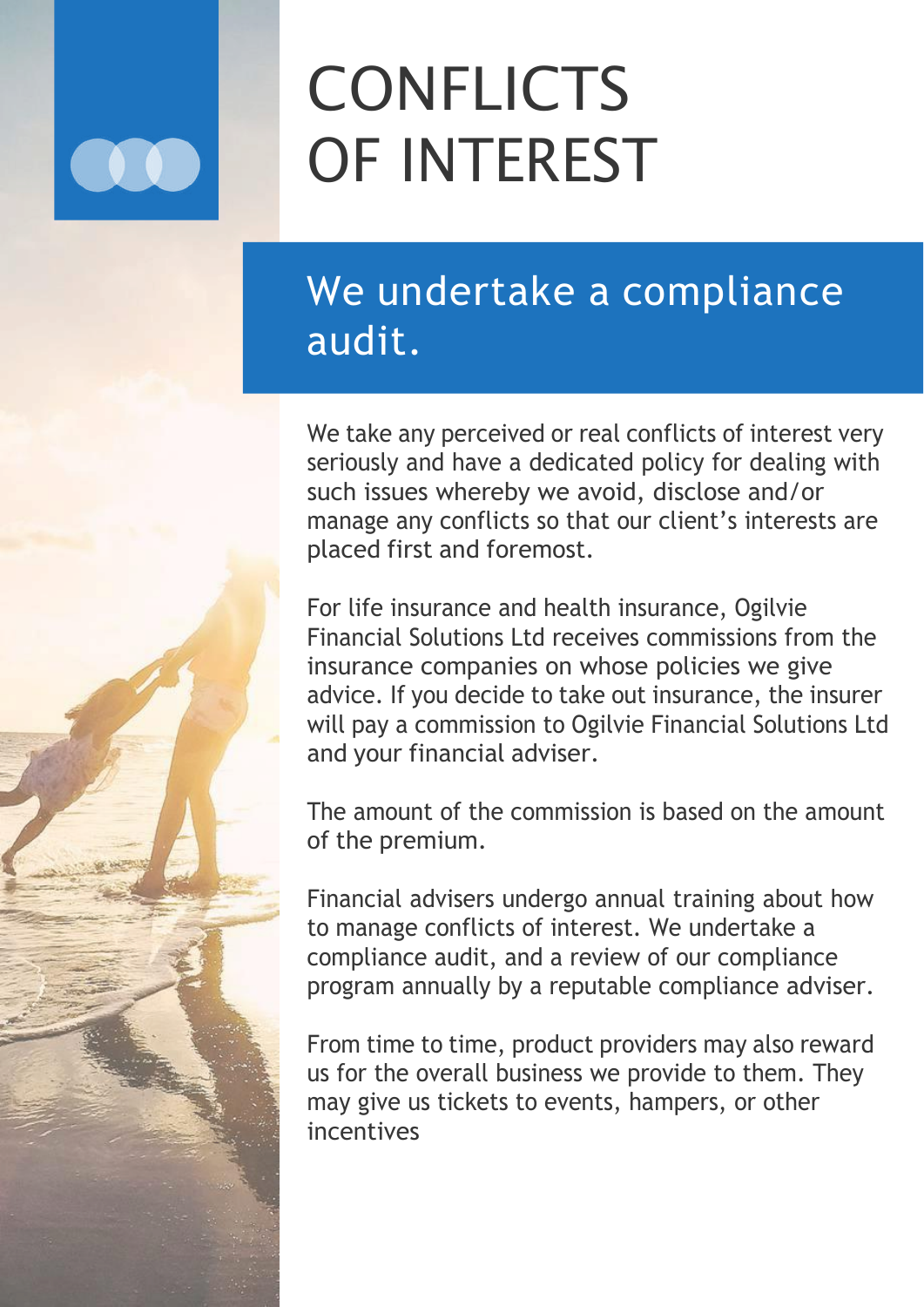## COMPLAINTS HANDLING & DISPUTES RESOLUTION

If you are not satisfied with our financial advice service you can make a complaint by emailing Ogilvie Financial Solutions Ltd at [peter.ogilvie@plus4.co.nz,](mailto:peter.ogilvie@plus4.co.nz) or by calling 027 447 7275.

You can also write to us at: Ogilvie Financial Solutions Ltd C/- Peter Ogilvie 73 Daelyn Drive Richmond, 7020

When we receive a complaint, we will consider it following our internal complaints process:

We will consider your complaint and let you know how we intend to resolve it. We may need to contact you to get further information about your complaint.

We aim to resolve complaints within 10 working days of receiving them. If we can't, we will contact you within that time to let you know we need more time to consider your complaint.

We will contact you by phone or email to let you know whether we can resolve your complaint and how we propose to do so. If we can't resolve your complaint or you aren't satisfied with the way we propose to resolve the situation, you can contact the Insurance and Financial Services Ombudsman Scheme (IFSO).

IFSO are independent and free for clients and an external dispute resolution scheme approved by the Minister of Consumer Affairs. IFSO's service does not cost you anything and they will help resolve the complaint.

You can contact IFSO:

- 0800 888 202
- [info@ifso.nz](mailto:info@ifso.nz)
- [www.ifso.nz](http://www.ifso.nz/)
- Insurance & Financial Services Ombudsman Scheme, PO Box 10 845, Wellington 6143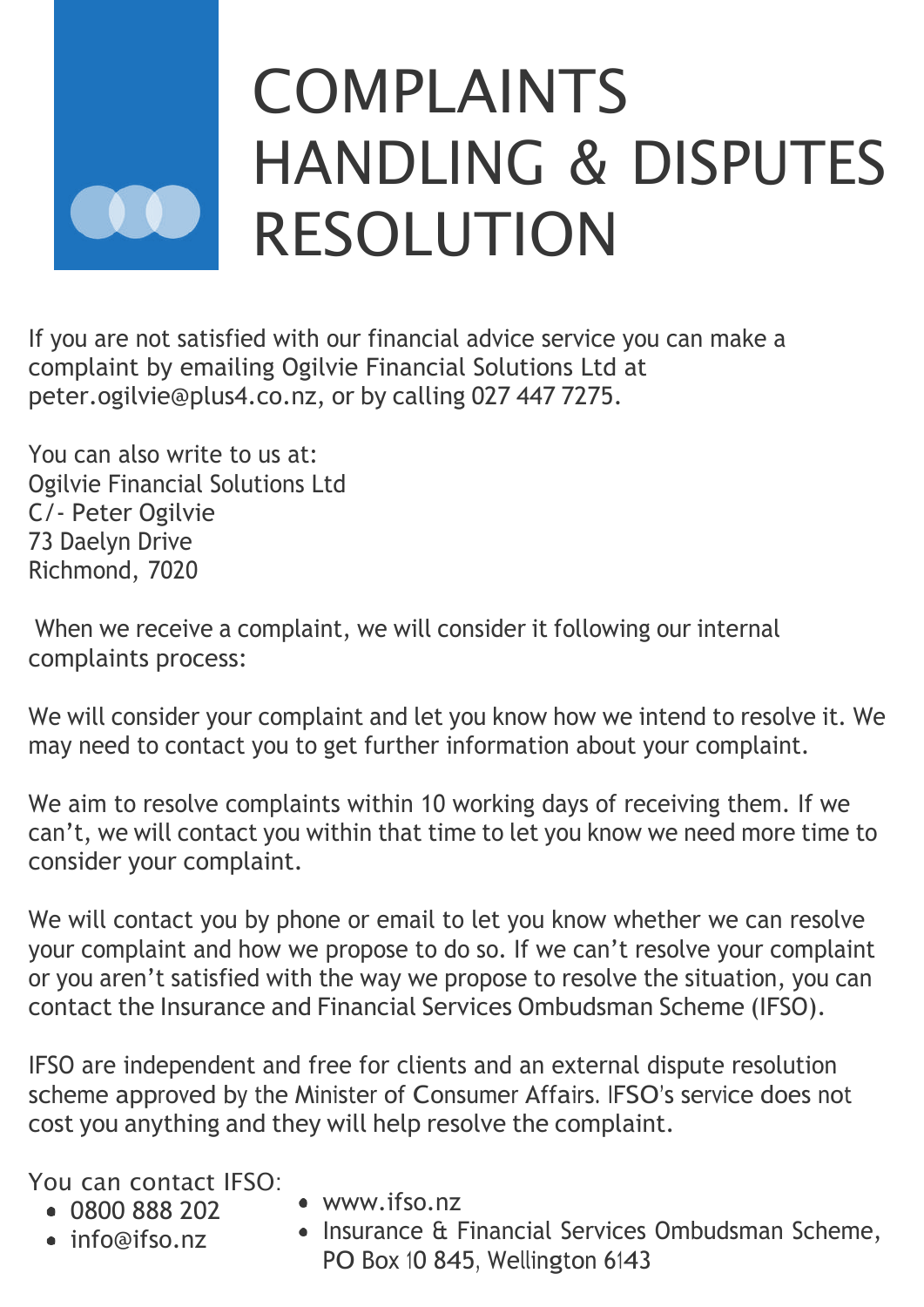## PRIVACY/ DATA COLLECTION

We only collect information relevant to our advice.

To give our clients the very best advice we need to collect personal information about their financial circumstances. In the digital age that we live in, we take our responsibilities under the Privacy Act 2020 very seriously. Some key points:

We only collect information relevant to the nature and scope of the advice we are providing

The accuracy of this information to our advice is critical, this is where we need your help

Once collected we will protect any client information

You can request any personal information or ask for it to be amended at any time.

We will only share information where it is necessary to do so in providing the agreed services provided.

Continued below: